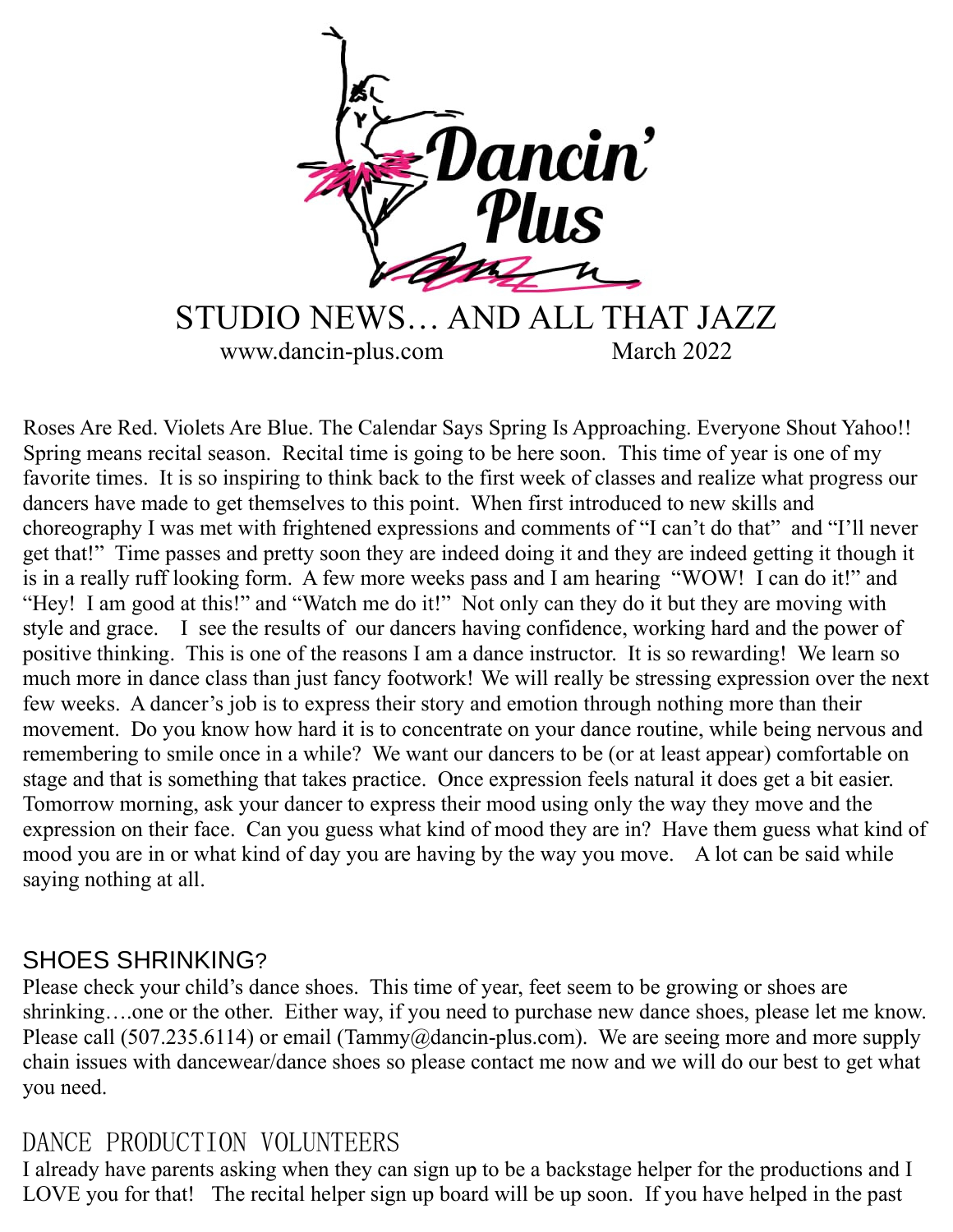you will agree that it is wild and fast paced but oh so much fun! As a **VIV** (**V**ery **I**mportant **V**olunteer) you receive a couple of perks. We like to say thank you with a complimentary show ticket and early bird access to ticket sales. Thank you for considering being a helper. I appreciate it and so does your child.

## POINTE INVITES

Those students showing enough progress in ballet to enroll in pointe(pronounced point) for the next season will receive a recommendation to enroll in pointe class about April 1st. If you received one in the past but decided to wait to enroll in pointe, the invite does not expire. Join us! If you do not receive one, never fear, dancers progress at different rates and we are always re-evaluating the dancer's progress. We will be sure to let you know when we feel you are ready. Keep up the good work dancers! For more details on what pointe involves and what I look for in readiness pick up the handout (it is in the letter organizer on our front counter) at the studio called To The Point About Pointe.

## **BUILDING SELF-ESTEEM**

This is the time of year we begin to see dancers with butterflies because they know that dance production weekend is nearing. This is completely normal and expected. As grown ups we know that the dance recital is not something that will hurt them. It is not dangerous to be on stage yet, some children can have anxiety over it. And that is ok. It is just a matter of normal lack of self esteem and confidence sneaking its way out of your child. When children dance, they have a "golden opportunity" to develop a positive self-image. We need parents to do their part.

Here are some ideas to help build your child's self-esteem on and off the dance floor:

- \* Keep it positive. When you find something to correct, find four other things to praise.
- \* Instill humor. Help kids laugh at their mistakes.
- \* Develop team spirit. Help your child think "we" not "me."
- \* Step into your child's shoes. See life through her/his eyes. Listen and understand their feelings.
- \* Involve yourself. Volunteer. Ask your child questions.
- \* Notice any and all progress, in both skill and effort.

\* Praise specifics. Don't say: "Laura, good job!" Say "I love the way you got yourself dressed for dance class and had your dance bag packed and ready to head to class with you! That helps me out A LOT!"

# ATTEN**DANCE**

GOOD ATTEN**DANCE** IS SO IMPORTANT DURING THIS TIME OF THE DANCE SEASON! WE ARE KICKIN' OUR HEELS INTO OVERDRIVE GETTING OURSELVES POLISHED FOR OUR PERFORMANCES. WE WANT TO DO OUR BEST! THANK YOU FOR HONORING YOUR COMMITMENT TO DANCE CLASS.

# **THE NEW DANCE SEASON...**

We are busy fine tuning the 20022-2023 dance season schedule. Watch for a sneak peek soon!

# **IMPORTANT DATES TO REMEMBER**

# **Week Of March 21**

Dance Recital Packets Will Be Sent Home With Dancers